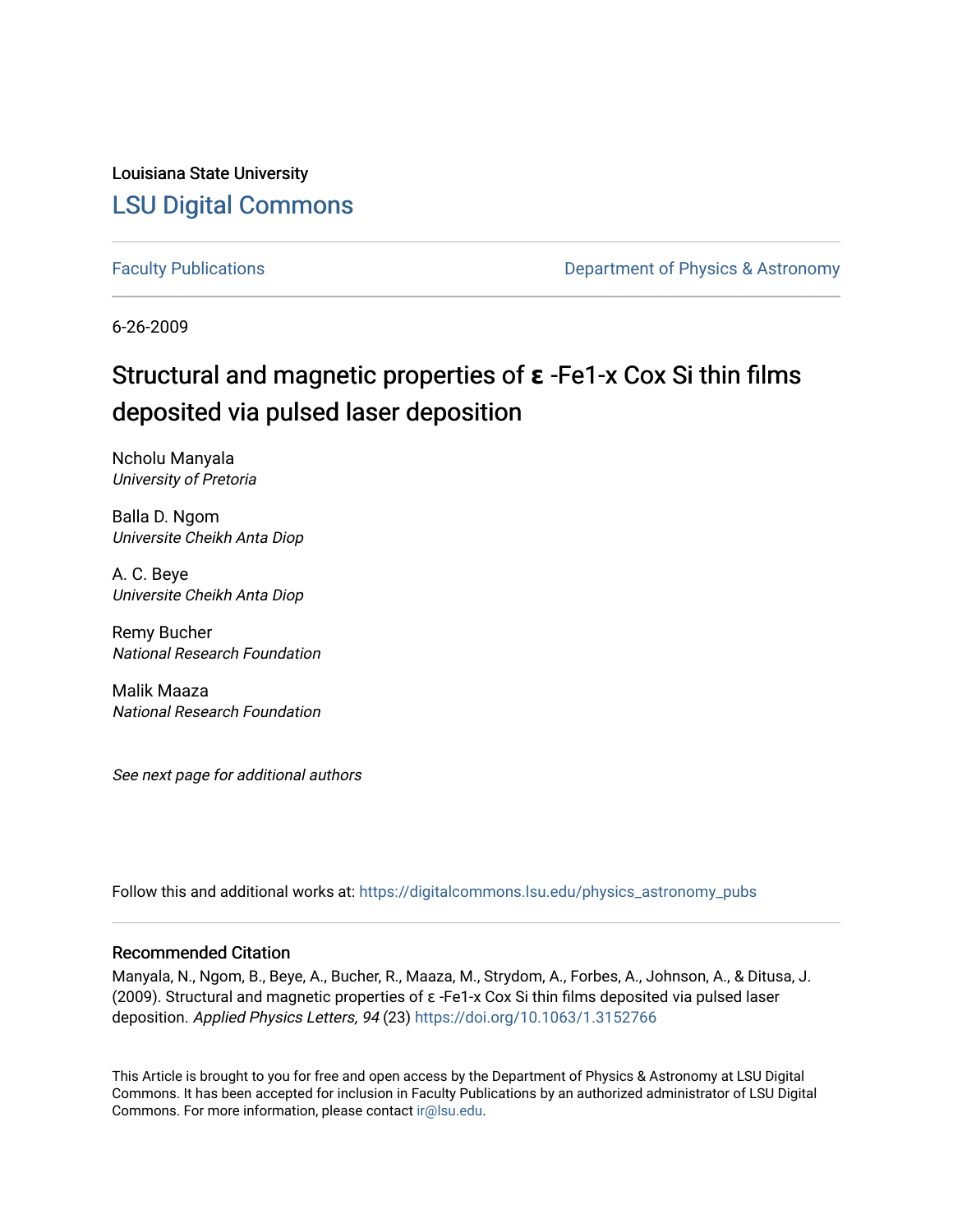## Authors

Ncholu Manyala, Balla D. Ngom, A. C. Beye, Remy Bucher, Malik Maaza, Andre Strydom, Andrew Forbes, A. T.Charlie Johnson, and J. F. Ditusa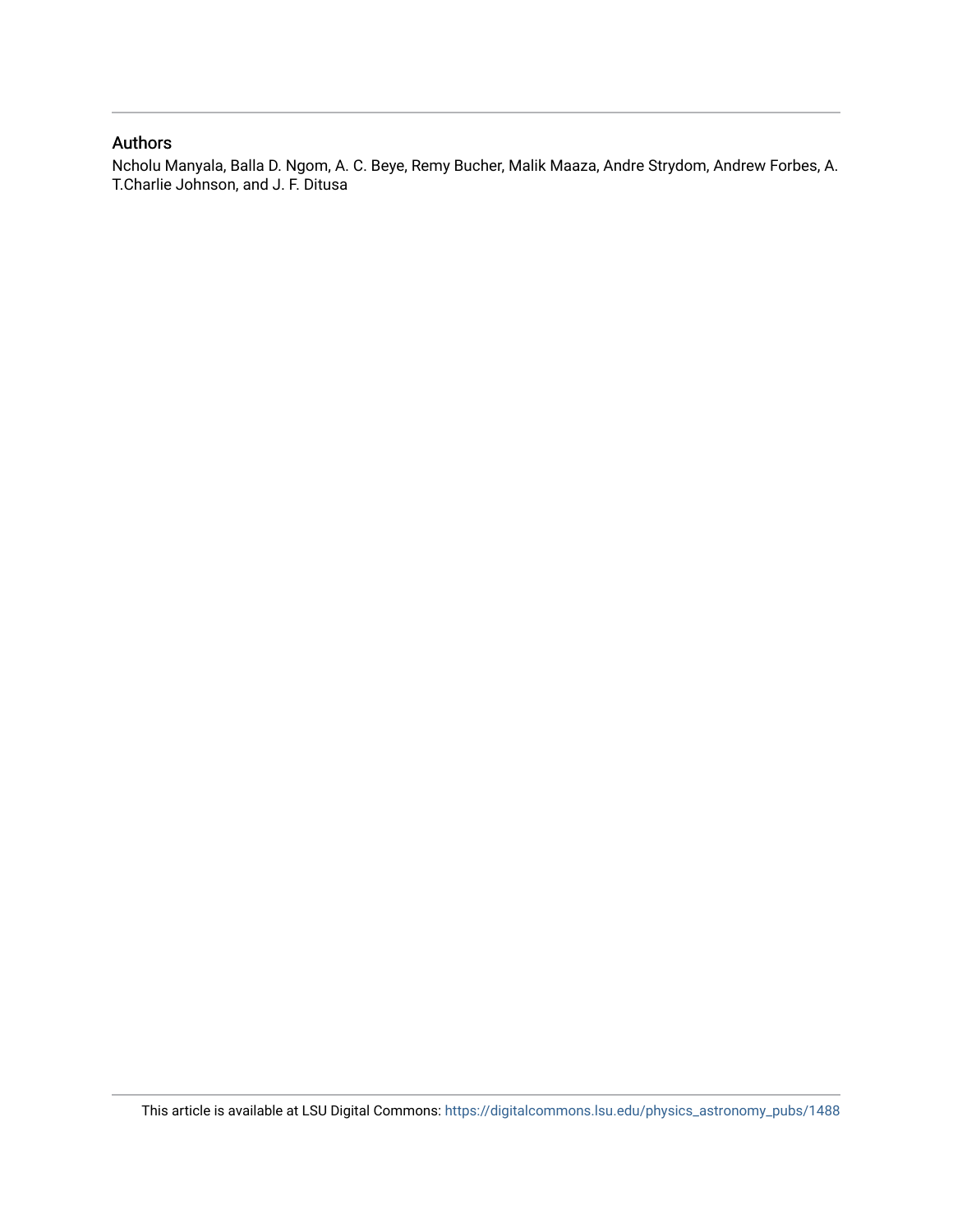# **[Structural and magnetic properties of](http://dx.doi.org/10.1063/1.3152766)** *ε***-Fe1−***x***Co***x***Si thin films deposited via [pulsed laser deposition](http://dx.doi.org/10.1063/1.3152766)**

Ncholu Manyala,<sup>1[,a](#page-2-0))</sup> Balla D. Ngom,<sup>2,3</sup> A. C. Beye,<sup>2</sup> Remy Bucher,<sup>3</sup> Malik Maaza,<sup>3</sup> Andre Strydom,<sup>4</sup> Andrew Forbes,<sup>5</sup> A. T. Charlie Johnson, Jr.,<sup>6</sup> and J. F. DiTusa<sup>7</sup> <sup>1</sup>Institute of Applied Materials, Department of Physics, University of Pretoria, Pretoria 0083, Republic of *South Africa*

2 *Groupe de Laboratoires de Physique des Solid et Sciences des Matériaux, Faculté des Sciences et Techniques, Université Cheikh Anta Diop de Dakar, BP 25114 Dakar-Fann, Dakar 16996, Senegal* 3 *Nano-Sciences Laboratories, Materials Research Group, iThemba LABS, National Research Foundation, P.O. Box 722, Somerset West 7129, Republic of South Africa* 4 *Department of Physics, University of Johannesburg, Johannesburg 2006, Republic of South Africa*

5 *CSIR National Laser Centre, Pretoria 0001, Republic of South Africa*

6 *Department of Physics and Astronomy, University of Pennsylvania, Philadelphia, Pennsylvania 19104, USA*

7 *Department of Physics and Astronomy, Louisiana State University, Baton Rouge, Louisiana 70803, USA*

Received 29 March 2009; accepted 15 May 2009; published online 11 June 2009-

We report pulsed laser deposition synthesis and characterization of polycrystalline Fe1−*x*Co*x*Si thin films on Si (111). X-ray diffraction, transmission electron, and atomic force microscopies reveal films to be dense, very smooth, and single phase with a cubic *B*20 crystal structure. Ferromagnetism with significant magnetic hysteresis is found for all films including nominally pure FeSi films in contrast to the very weak paramagnetism of bulk FeSi. For Fe1−*x*Co*x*Si this signifies a change from helimagnetism in bulk, to ferromagnetism in thin films. These ferromagnetic thin films are promising as a magnetic-silicide/silicon system for polarized current production, manipulation, and detection. © *2009 American Institute of Physics*. DOI: [10.1063/1.3152766](http://dx.doi.org/10.1063/1.3152766)

Fe1−*x*Co*x*Si has been recently identified as a siliconbased magnetic semiconductor as it spans the insulating, metallic, and spin-polarized metallic regimes as a function of Co concentration.<sup>1,[2](#page-4-1)</sup> The parent compound,  $\varepsilon$ -FeSi, is a small band-gap insulator with a cubic  $B20$  crystal structure.<sup>3–[6](#page-4-3)</sup> Fe1−*x*Co*x*Si is of interest because of its potential as a material for silicon-based spintronics applications<sup>1</sup> where magnetic semiconducting films serve as injectors and collectors of spin-polarized currents in Si transistors. Films that have properties similar to that of bulk crystals and that form clean interfaces with Si are required for this technology. The ability to grow epitaxially registered silicides of Co and Ni on silicon substrates with atomically smooth interfaces<sup>7[,8](#page-4-5)</sup> further motivates us to explore Fe1−*x*Co*x*Si film growth. Synthesis of low dimensional FeSi is challenging due, in part, to the complex phase diagram of Fe and Si which includes five known bulk phases.<sup>9</sup> However, growth of free standing FeSi nanowires by chemical vapor deposition methods has been re- $\frac{10,11}{2}$  $\frac{10,11}{2}$  $\frac{10,11}{2}$  reported.<sup>10,11</sup> The most promising is a novel approach using single-source precursors as it allows  $Fe_{1-x}Co_xSi$  and CoSi nanowire growth[.12](#page-4-9) Syntheses of FeSi films employing diverse deposition methods, and either an Fe or a  $\beta$ -FeSi<sub>2</sub> target, $13,14$  $13,14$  result in mixed iron silicide phase films with  $\beta$ -FeSi<sub>2</sub> being a common impurity phase formed during postdeposition annealing[.14](#page-4-11) Previous pulsed laser deposition (PLD) syntheses of FeSi on Si substrates report amorphous film growth. $15$ 

Here, we report the synthesis of polycrystalline Fe<sub>1-*x*</sub>Co<sub>*x*</sub>Si, 0≤*x*≤0.3, thin films, without measurable secondary phases, by PLD techniques. We demonstrate that these films have hysteretic magnetic ground states in contrast to the nearly history independent helimagnetism of bulk

Fe1−*x*Co*x*Si. Our success in synthesizing crystalline films is attributed to the careful attention paid to PLD growth parameters.

Films were deposited on Si (111) substrates held at 450 °C in vacuum (10<sup>-6</sup> Torr). Substrates were cleaned ultrasonically with several organic solvents as well as with de-ionized water, etched in a 20% HF solution and left in air for a period of between 2 and 30 days prior to deposition. An excimer laser, wavelength of 248 nm, fluence of 4  $J/cm^2$ , repetition rate of 10 Hz, and 30 ns pulse duration, was incident on arc melted<sup>2</sup> Fe<sub>1−*x*</sub>Co<sub>*x*</sub>Si targets for between 5 and 30 min. (Cu  $K\alpha$ ) x-ray diffraction (XRD) patterns using an AXS Bruker diffractometer equipped with a position sensitive detector determined the crystalline structure. The surface morphology was characterized via scanning electron microscopy (SEM) and atomic force microscopy (AFM) while transmission electron microscopy (TEM) probed the cross-sectional microstructure of the films. Film stoichiometry, determined by Rutherford backscattering spectroscopy (RBS) and energy dispersive spectrometry (EDS), TEM, and x-ray fluorescence SEM (EDX), agreed with the concentrations of our starting materials showing a transition metal to Si ratio of  $1:1(\pm 0.5\%)$  and a Fe to Co ratio within 2%. EDS line scans revealed Fe diffusion to 100 nm below the substrate surface consistent with previous reports.<sup>15</sup> The zero magnetic field  $(H)$  cooled (ZFC) and field cooled (FC)  $(H>0:FC)$  magnetization *M* of our films was measured with a SQUID magnetometer with the small background due to the substrate carefully subtracted. Preliminary four-probe resistivity measurements were performed on two films, both of which displayed metallic behavior with a residual resistivity ratio of 1.7.

We have identified all discernable peaks in our XRD scans, see, e.g., Fig. [1,](#page-3-0) as belonging to either the *B*20 struc-

0003-6951/2009/94(23)/232503/3/\$25.00

#### **24**, 232503-1 © 2009 American Institute of Physics

**Downloaded 25 Feb 2010 to 137.215.9.20. Redistribution subject to AIP license or copyright; see http://apl.aip.org/apl/copyright.jsp**

<span id="page-2-0"></span>Electronic mail: ncholu.manyala@up.ac.za.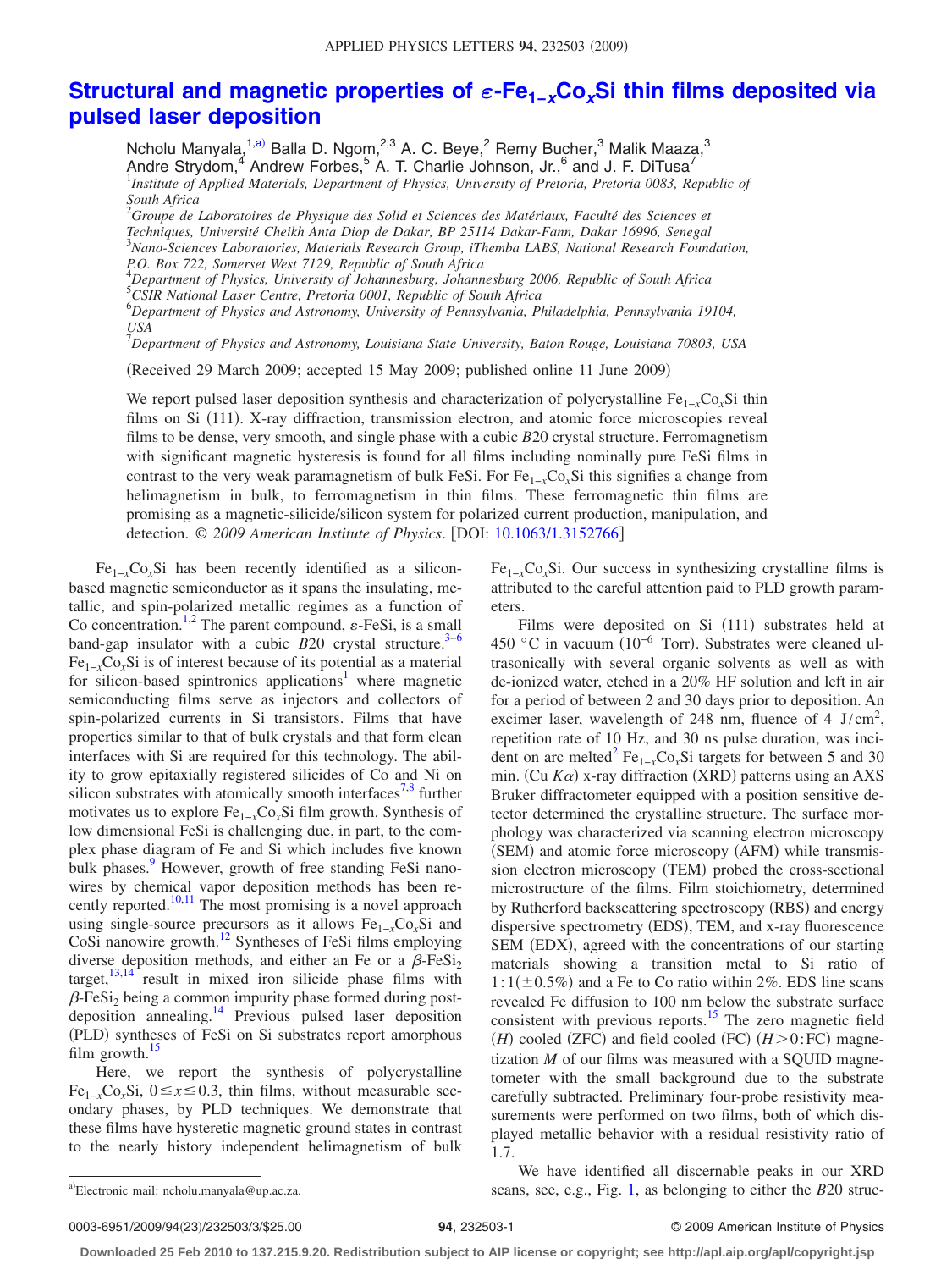<span id="page-3-0"></span>

FIG. 1. (Color online) Film structure. XRD from Fe<sub>1-*x*</sub>Co<sub>*x*</sub>Si thin films grown via laser ablation with 900 s deposition time with *x* values denoted in the figure. Inset: lattice constant vs Co concentration for films (bullets) and bulk samples (filled squares). Solid lines through data are a linear fit confirming Vegard's law.

ture of the films or the diamond structure of the Si substrate. No evidence for secondary impurity phases has been found in any of the scans indicating that the films are likely single phase. The lattice constants *a* of the films, presented along with bulk values as a function of  $x$  in the inset,  $\frac{1}{2}$  are larger than in bulk samples by  $\sim 0.3\%$  at small *x*. The 17% lattice mismatch between the Si (111) substrate and the FeSi films may cause significant strain near the film-substrate interface. However, as our films are between 35 and 500 nm thick, changes in *a* due to interfacial strain are not expected as it is typically relieved via crystalline defects within a few nanometers of the interface. Stoichiometric fluctuations have been ruled out as the cause of the expanded lattice by our RBS and EDX measurements.

High magnification TEM images of our films reveal sharp and continuous film-substrate interfaces, as in Fig.  $2(a)$  $2(a)$ , where the Si lattice in the lower right half and the FeSi lattice at the top are clearly defined. Although nanobeam diffraction (NBD) patterns displayed distinct diffraction spots, no single crystals were isolated despite the use of  $\sim$ 20 nm analytical area. The NBD, in agreement with XRD, shows multiple sets of spots derived from several crystals indicating polycrystallinity. The AFM, Fig. [2](#page-3-1)(b), and SEM images display almost featureless, extremely smooth  $(< 0.8$  nm root-mean-square surface roughness) film surfaces that are free of clusters and islands with the exception of a small density of droplets common to PLD growth.

The magnetization and magnetic susceptibility  $\chi$  of a set of our films along with our corresponding high purity bulk samples<sup>1,[2](#page-4-1)</sup> are shown in Figs. [3](#page-3-2) and [4.](#page-4-13) The 50 Oe FC and ZFC  $\chi$  versus temperature *T* for films with  $x=0$ , 0.2, and 0.3 as well as our FeSi single crystal at 1 kOe (Ref. [16](#page-4-14)) is dis-played in Fig. [3.](#page-3-2) As has been well documented,  $\chi$  of crystalline and polycrystalline FeSi approaches zero at  $T < 100$  K in a manner consistent with an energy gap for electronic excitations of 60 meV. $3,4,7$  $3,4,7$  $3,4,7$  In contrast, our FeSi film displays a  $\chi$  similar to disordered ferromagnets with a significant history dependence. Our Fe1−*x*Co*x*Si films display a similar *T*-dependence with a systematic increase in  $\chi$  with *x*. The Curie temperature  $T_C$  of our films, which we associate with the peak in ZFC  $\chi$ , along with those of bulk samples,<sup>1,[2](#page-4-1)</sup> is

<span id="page-3-1"></span>

FIG. 2. (Color online) (a) TEM image of FeSi thin film (900 s deposition time). (b) AFM image of  $Fe<sub>0.85</sub>Co<sub>0.15</sub>Si$  thin film (600 s deposition time). The image is  $10 \times 10 \mu m^2$ .

displayed in the inset of Fig. [3,](#page-3-2) where a much more subtle *x* dependence is apparent. In Fig.  $4(a)$  $4(a)$  where *M* at *H*  $=10$  kOe is displayed for the same films shown in Fig. [3,](#page-3-2) along with two polycrystalline pellets having the same *x* (Ref. [2](#page-4-1)). *M* of the films with  $x=0.2$  and 0.3 is comparable to, but slightly larger than, the bulk *M* at low *T* from previous experiments that indicated, and band structure calculations supported, $17$  a high carrier spin polarization.<sup>2</sup> The gradual decay of *M* at  $T>T_c$  may indicate either a small Fermi energy allowing ferromagnetic fluctuations survive up to high *T*, or that there is local ordering in the films at  $T>T_C$ . The possible occurrence of clusters of ordered, strongly fluctuating magnetic moments at  $T>T_c$  is comparable to that in

<span id="page-3-2"></span>

FIG. 3. (Color online) Magnetic susceptibility. Magnetic susceptibility  $\chi$  vs temperature *T* in a magnetic field of 50 Oe for both ZFC and FC conditions for three Fe1−*x*Co*x*Si thin films having a 900 s deposition time and a milli-meter sized single crystal (Ref. [16](#page-4-14)), as identified in the figure. Inset: Curie temperature  $T_c$  determined from the maximum of  $\chi(T)$  for thin films and polycrystalline pellets (Ref. [2](#page-4-1)), as identified in the figure.

**Downloaded 25 Feb 2010 to 137.215.9.20. Redistribution subject to AIP license or copyright; see http://apl.aip.org/apl/copyright.jsp**